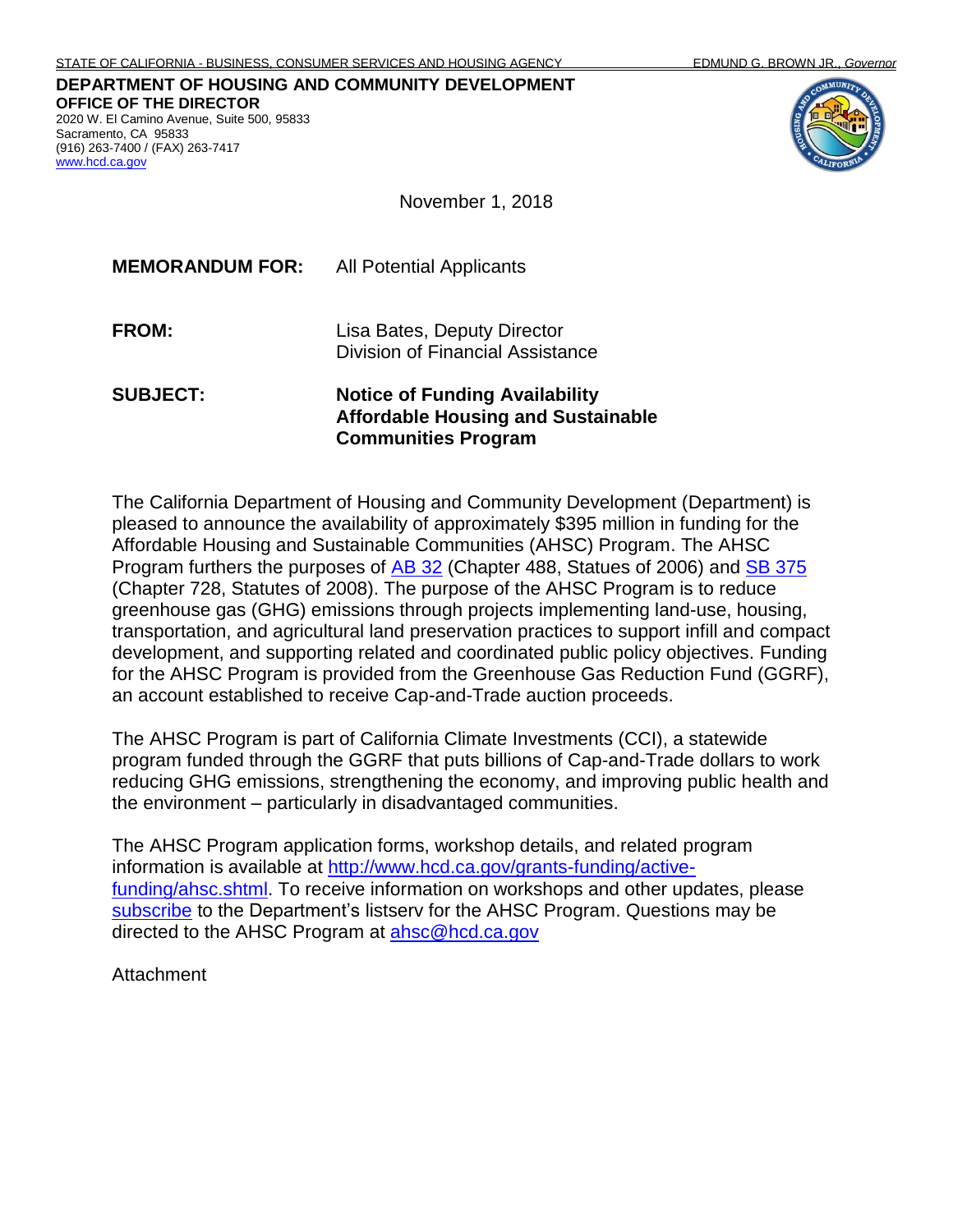# **AFFORDABLE HOUSING AND SUSTAINABLE COMMUNITIES PROGRAM**

**Round 4 FY 2017-2018 Notice of Funding Availability**

**November 1, 2018**





**CALIFORNIA STRATEGIC GROWTH COUNCIL** 



**Edmund G. Brown Jr., Governor State of California**

**Alexis Podesta, Secretary Business, Consumer Services and Housing Agency**

**Ben Metcalf, Director Department of Housing and Community Development**

2020 West El Camino Avenue, Suite 500, Sacramento, CA 95833 Phone: (916) 263-2771 Website: <http://www.hcd.ca.gov/grants-funding/active-funding/ahsc.shtml> E-mail address: [ahsc@hcd.ca.gov](mailto:ahsc@hcd.ca.gov)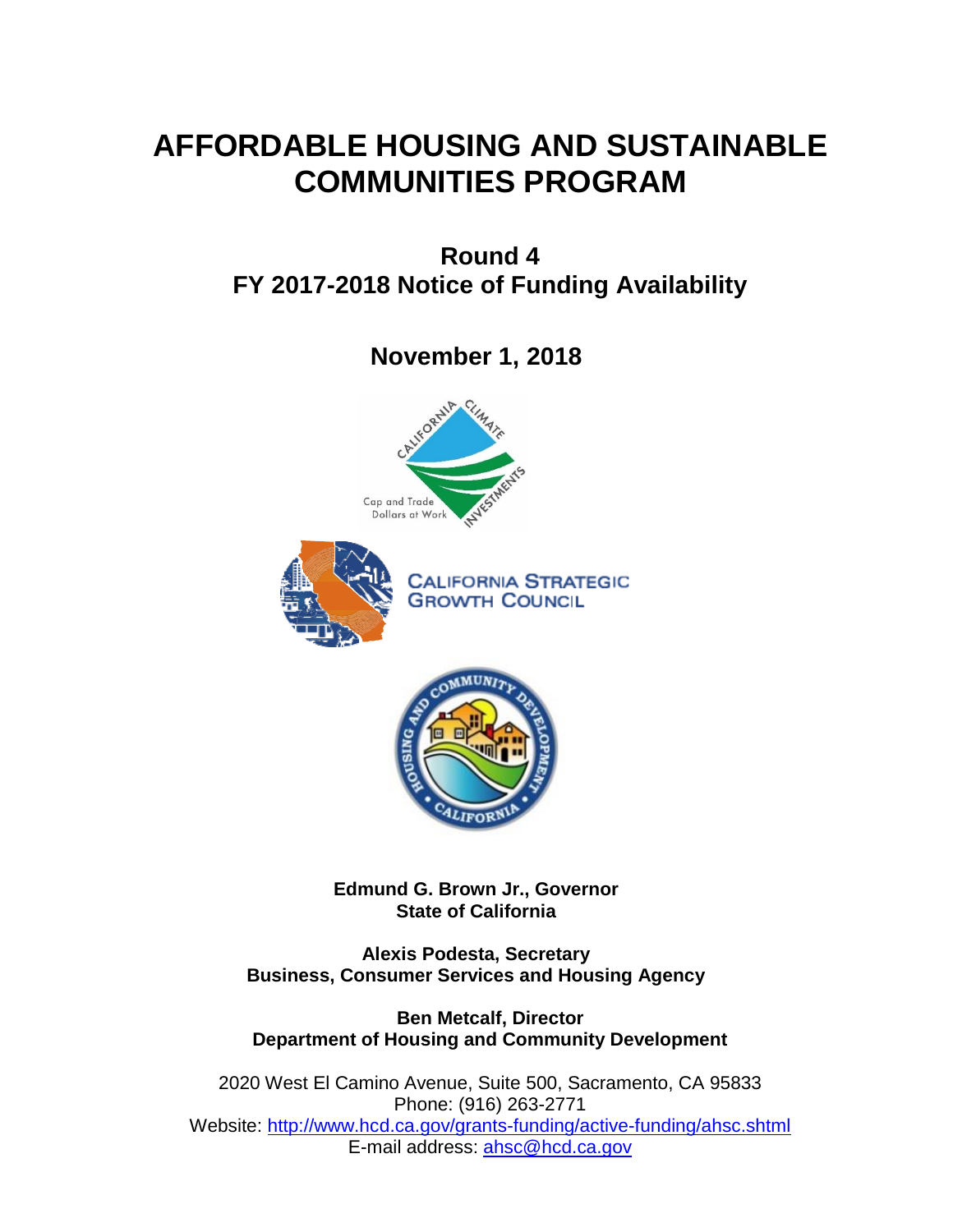# **Table of Contents**

| I. |                                                                                   |  |
|----|-----------------------------------------------------------------------------------|--|
| А. |                                                                                   |  |
| В. |                                                                                   |  |
| C. |                                                                                   |  |
| D. |                                                                                   |  |
| Ш. |                                                                                   |  |
| Α. |                                                                                   |  |
| В. |                                                                                   |  |
| C. |                                                                                   |  |
| D. |                                                                                   |  |
| Е. |                                                                                   |  |
| F. |                                                                                   |  |
| Ш. |                                                                                   |  |
| Α. | Financial Assistance Application Submittal Tool (FAAST) Application Components  3 |  |
| В. |                                                                                   |  |
| C. |                                                                                   |  |
| D. |                                                                                   |  |
| Е. |                                                                                   |  |
| F. |                                                                                   |  |
|    |                                                                                   |  |
| А. |                                                                                   |  |
| В. |                                                                                   |  |
| V. |                                                                                   |  |
| Α. |                                                                                   |  |
| В. |                                                                                   |  |
| C. |                                                                                   |  |
|    |                                                                                   |  |
|    |                                                                                   |  |
|    |                                                                                   |  |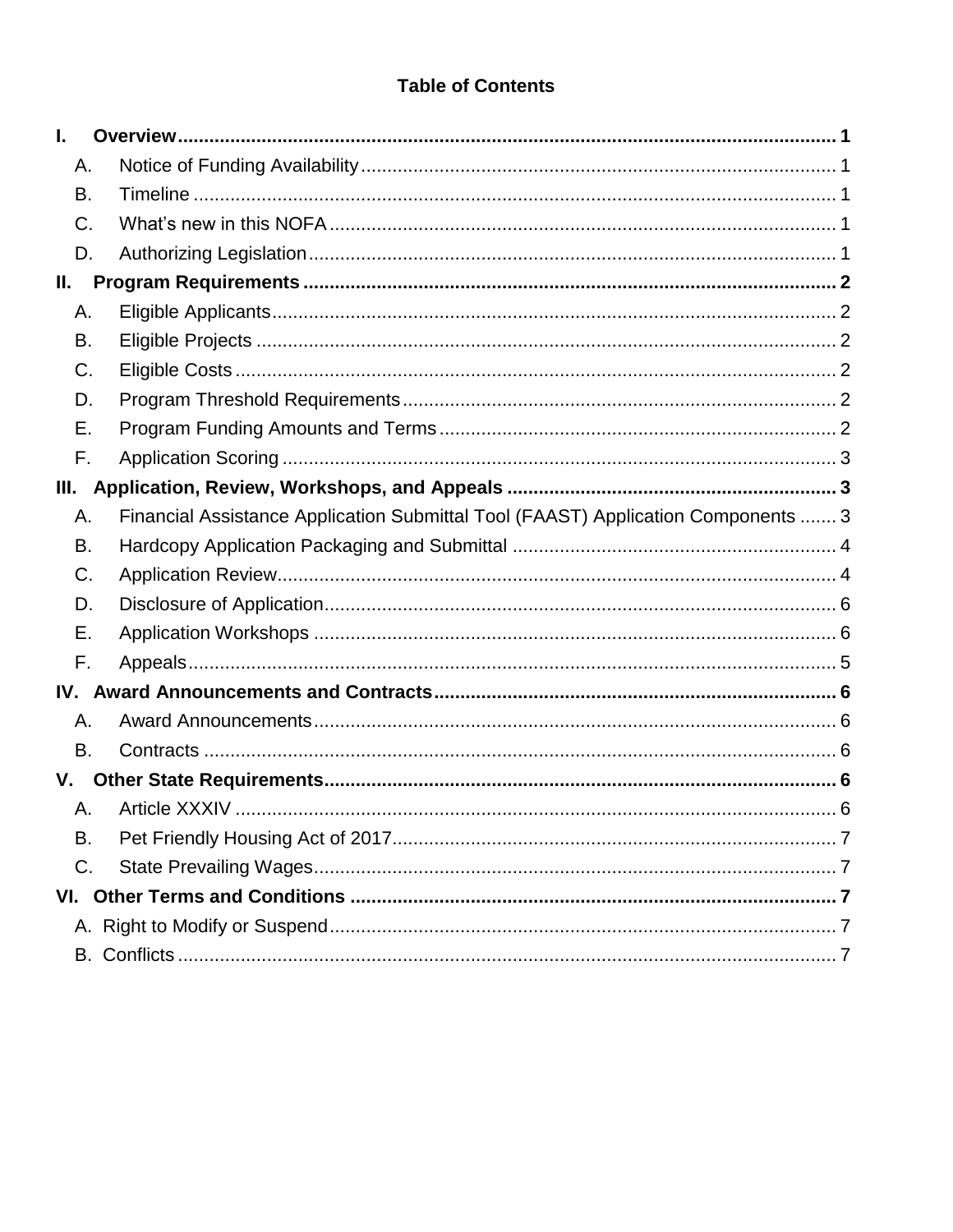#### <span id="page-3-1"></span><span id="page-3-0"></span>**I. Overview**

### **A. Notice of Funding Availability**

The Strategic Growth Council (SGC) and California Department of Housing and Community Development (Department) hereby announce the availability of approximately \$395 million in funding for the Affordable Housing and Sustainable Communities (AHSC) Program. The AHSC Program is administered by SGC and implemented by the Department. The California Air Resources Board (CARB) provides the quantification methodology for determining the greenhouse gas (GHG) emissions reductions for the AHSC Program.

These AHSC Program funds will be used for loans or grants, or a combination thereof, to projects that will achieve GHG emissions reductions to benefit all California communities, particularly through increasing accessibility to affordable housing, and key destinations via low-carbon transportation resulting in fewer vehicle miles traveled (VMT) through shortened or reduced trip length or mode shift from Single Occupancy Vehicle (SOV) use to transit, bicycling or walking.

#### <span id="page-3-2"></span>**B. Timeline**

| NOFA Release                | November 1, 2018         |
|-----------------------------|--------------------------|
| <b>Application Due Date</b> | <b>February 11, 2019</b> |
| <b>Award Announcements</b>  | Summer 2019              |

#### <span id="page-3-3"></span>**C. What's New**

1) Appeals Process – the Department has modified the NOFA appeals process as described in Section III D.

### <span id="page-3-4"></span>**D. Authorizing Legislation**

The AHSC Program furthers the purposes of AB 32 (Chapter 488, Statutes of 2006) and SB 375 (Chapter 728, Statutes of 2008). Available funds are subject to the AHSC Program Guidelines issued by SGC dated October 29, 2018, or as amended (Guidelines). The Guidelines include detailed information on eligibility requirements, application selection criteria, established terms, conditions, and procedures for funds awarded under AHSC. The Guidelines are available at [http://www.sgc.ca.gov/programs/ahsc/resources/.](http://www.sgc.ca.gov/programs/ahsc/resources/)

Applicants are responsible for complying with the AHSC Program requirements set forth in the Guidelines. Applicants are urged to carefully review the Guidelines and information contained in this NOFA before submitting applications.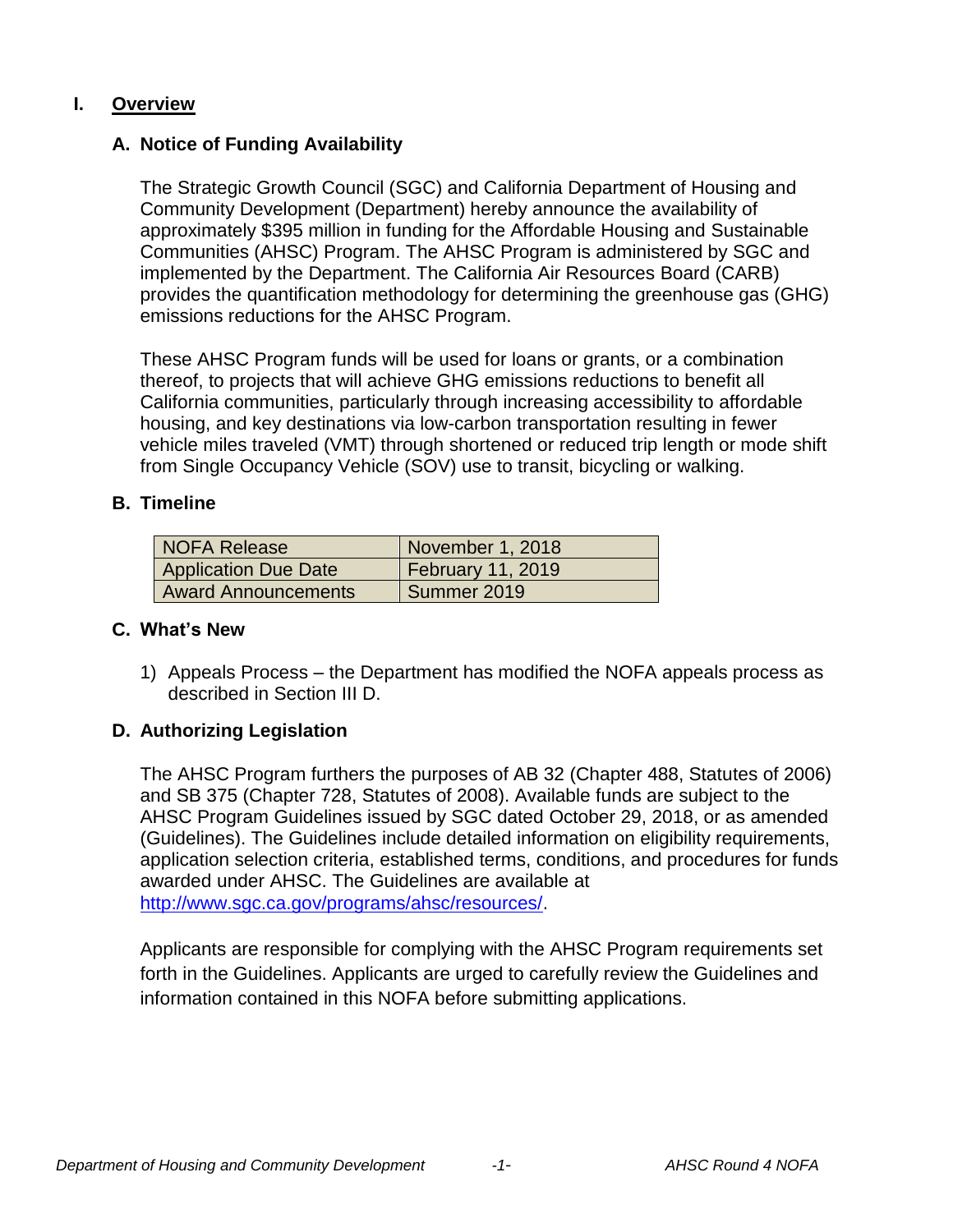## <span id="page-4-0"></span>**II. Program Requirements**

The following is provided as a summary and is not to be considered a complete representation of the entirety of the eligibility, threshold, or other requirements or terms and conditions of the AHSC Program. Please note that capitalized words may be defined terms and can be found in the program Guidelines. Please refer to the Guidelines for complete information.

# <span id="page-4-1"></span>**A. Eligible Applicants**

Applicants must be eligible pursuant to Guidelines Section 105, Eligible Applicants.

Please note: A special purpose entity which is formed and controlled by the Developer, and which will serve as the ultimate borrower of AHSC loan funds, is not an Eligible Applicant, but may be named in the portion of the application that requests the name of the ultimate borrower.

## <span id="page-4-2"></span>**B. Eligible Projects**

Proposed projects must be eligible pursuant to Guidelines Section 102, Eligible Projects. Eligible Projects must fall into one of the following three elibigle Project Area types:

- Transit Oriented Development Project Area type (TOD)
- Integrated Connectivity Project Area type (ICP), or
- Rural Innovation Project Area type (RIPA).

# <span id="page-4-3"></span>**C. Eligible Costs**

The AHSC Program funds Capital Projects and eligible Program Costs within TOD, ICP and RIPA Project Areas. For a detailed list of all eligible costs please refer to Guidelines Section 103, Eligible Cost.

### <span id="page-4-4"></span>**D. Program Threshold Requirements**

In addition to meeting the requirements of the Guidelines as described in paragraphs A, B, and C above, applicants and projects are also required to meet the Program threshold requirements found in Section 106 of the Guidelines.

### <span id="page-4-5"></span>**E. Program Funding Amounts and Terms**

- 1. **AHSC Program Funding Award Maximum:** The maximum AHSC Program loan or grant award, or combination thereof is \$20 million with a minimum award of at least \$1 million for each of the three Project Area types.
- 2. **AHSC Program Funding Developer Maximum:** A single Developer may receive no more than \$40 million per NOFA funding cycle. This limitation may be waived by SGC if necessary to meet statutorily requirements referenced in Guidelines Section 108(d)(6).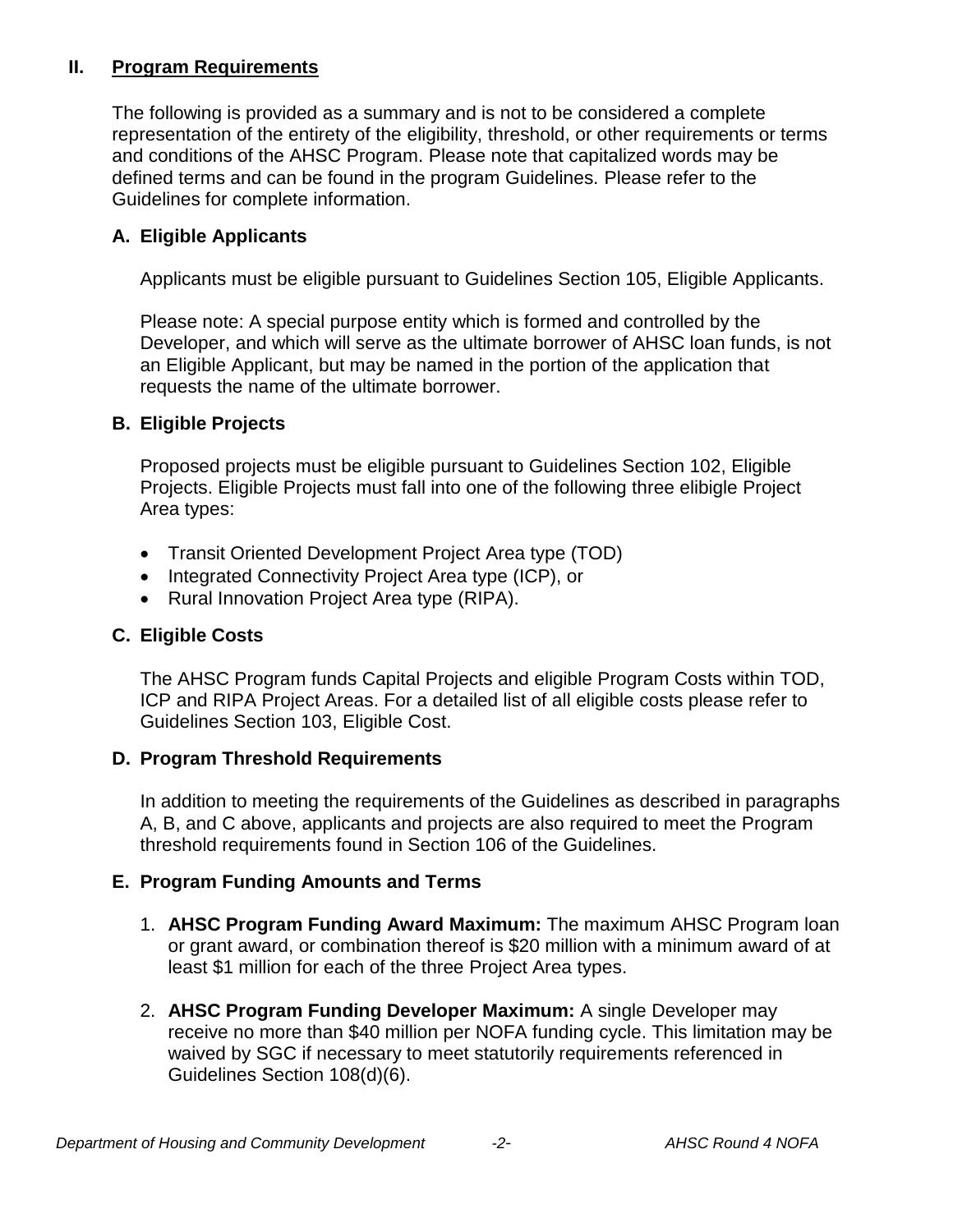3. **Terms of Assistance:** Assistance terms and limits are set forth in Guidelines Section 104, Assistance Terms and Limits. Loans for rental Affordable Housing Developments are subject to requirements set forth in Guidelines Section 104(b). Grants are subject to the terms and requirements set forth in Guidelines Section 104(c).

## <span id="page-5-0"></span>**F. Application Scoring**

Applications will be scored according to Guidelines Section 107, Scoring Criteria. AHSC Program funds will be allocated through a competitive process, based on the merits of the application.

### <span id="page-5-1"></span>**III. Application, Review, Workshops, and Appeals**

Applications must meet eligibility requirements upon submission. Modification of the application forms by the applicant is prohibited. It is the applicant's responsibility to ensure the application is clear, complete and accurate. After the application deadline, Department staff may request clarifying information, provided such information does not affect the competitive rating of the application. No information, whether written or oral, will be solicited or accepted if this information would result in a competitive advantage to an applicant or a disadvantage to other applicants. No applicant may appeal the evaluation of another applicant's application.

The AHSC Program application forms, workshop details, and related Program information is available at [http://www.hcd.ca.gov/grants-funding/nofas.shtml.](http://www.hcd.ca.gov/grants-funding/nofas.shtml) To receive information on workshops and other updates, please subscribe to the Department's listserv for the AHSC Program. Questions may be directed to the AHSC Program at [ahsc@hcd.ca.gov](file:///C:/Users/satha/AppData/Local/Microsoft/Windows/INetCache/Content.Outlook/Q1OYYK6J/ahsc@hcd.ca.gov)

### <span id="page-5-2"></span>**A. Financial Assistance Application Submittal Tool (FAAST) Application Components**

Complete applications must include the following components:

1. AHSC Application Workbook

All applicants must complete the AHSC Application Workbook.

#### 2. Universal Application Workbook (UA)

The UA must be completed for projects seeking funds for Affordable Housing Development (AHD) or Housing Related Infrastructure (HRI).

3. Electronic FAAST Submission

Requirements for uploading the Application Workbook, UA workbook and required supporting documentation, including naming conventions, are described in the application instructions available on the Department's AHSC webpage at [http://www.hcd.ca.gov/grants-funding/nofas.shtml.](http://www.hcd.ca.gov/grants-funding/nofas.shtml) Applicants must upload all application materials to the [FAAST](https://faast.waterboards.ca.gov/Login.aspx) system no later than **11:59 p.m. Pacific Standard Time on February 11, 2019**.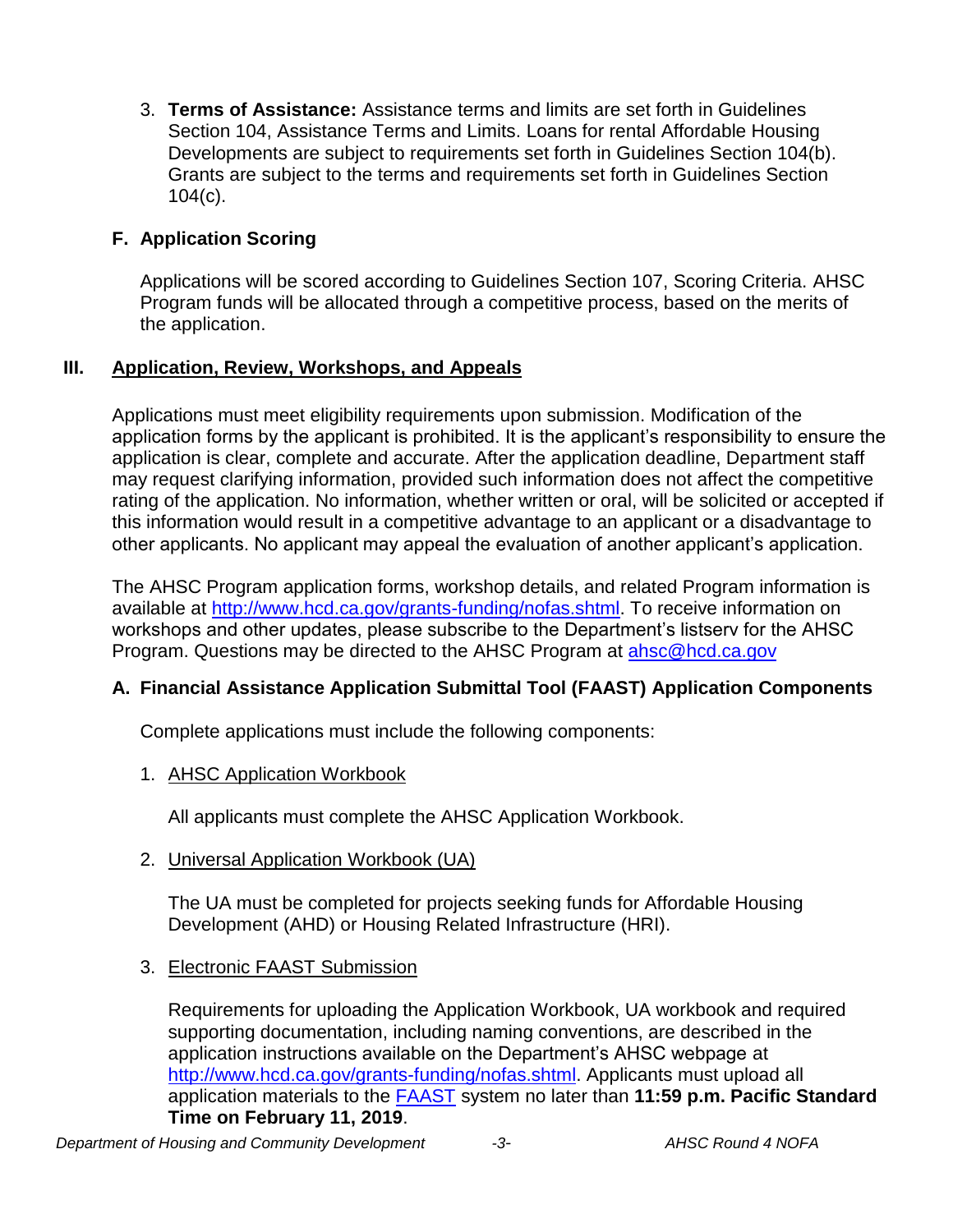#### <span id="page-6-0"></span>**B. Hardcopy Application Submittal**

Applicants must submit hardcopies of the application workbooks (Excel files only) with original signatures through a mail carrier service such as U.S. Postal Service, UPS, FedEx or other carrier services that provide date stamp verification confirming delivery. These documents must be received by no later than **5:00 p.m. Pacific Standard Time on February 12, 2019** to the address below:

#### **AFFORDABLE HOUSING AND SUSTAINABLE COMMUNITIES PROGRAM**

Department of Housing and Community Development Division of Financial Assistance, NOFA Section 2020 W. El Camino Avenue, Suite 650 Sacramento, CA 95833

Personal deliveries will not be accepted. No late applications, incomplete applications, facsimiles, walk-ins or application revisions will be accepted. The hardcopy must match the application workbooks submitted via the FAAST system. In the event of discrepancies between hardcopies and electronically submitted workbooks, the electronic FAAST submission will prevail.

### <span id="page-6-1"></span>**C. Application Review**

#### 1. Phase One

Application completeness and satisfaction of threshold criteria described in the Guidelines will be confirmed. Please note, the threshold review for financial feasibility criteria in this phase consists of only verification of documentation completeness, not an evaluation of the material facts. That review will take place in Phase Three. Phase One is a pass/fail stage and applicants will receive notification of their status upon completion of threshold reviews with a five-day opportunity to appeal the findings of the reviews.

#### 2. Phase Two

Quantitative policy criteria and greenhouse gas quantification methodology (GHG QM) will be evaluated for proposals which have met the requirements of Phase One. An initial score letter will be provided to applicants with a five-day opportunity to appeal the findings of the reviews. AHSC staff will review appeal responses and revise scores where appropriate. Applicants who score less than 50 percent of the total quantitative policy criteria and GHG QM points will not be eligible to move forward. The final score letter will include notification of application status.

### 3. Phase Three

An interagency team will review the narrative section of applications which have scored 50 percent or higher in Phase Two. During Phase Three, an in-depth evaluation of the project's financial feasibility will be performed.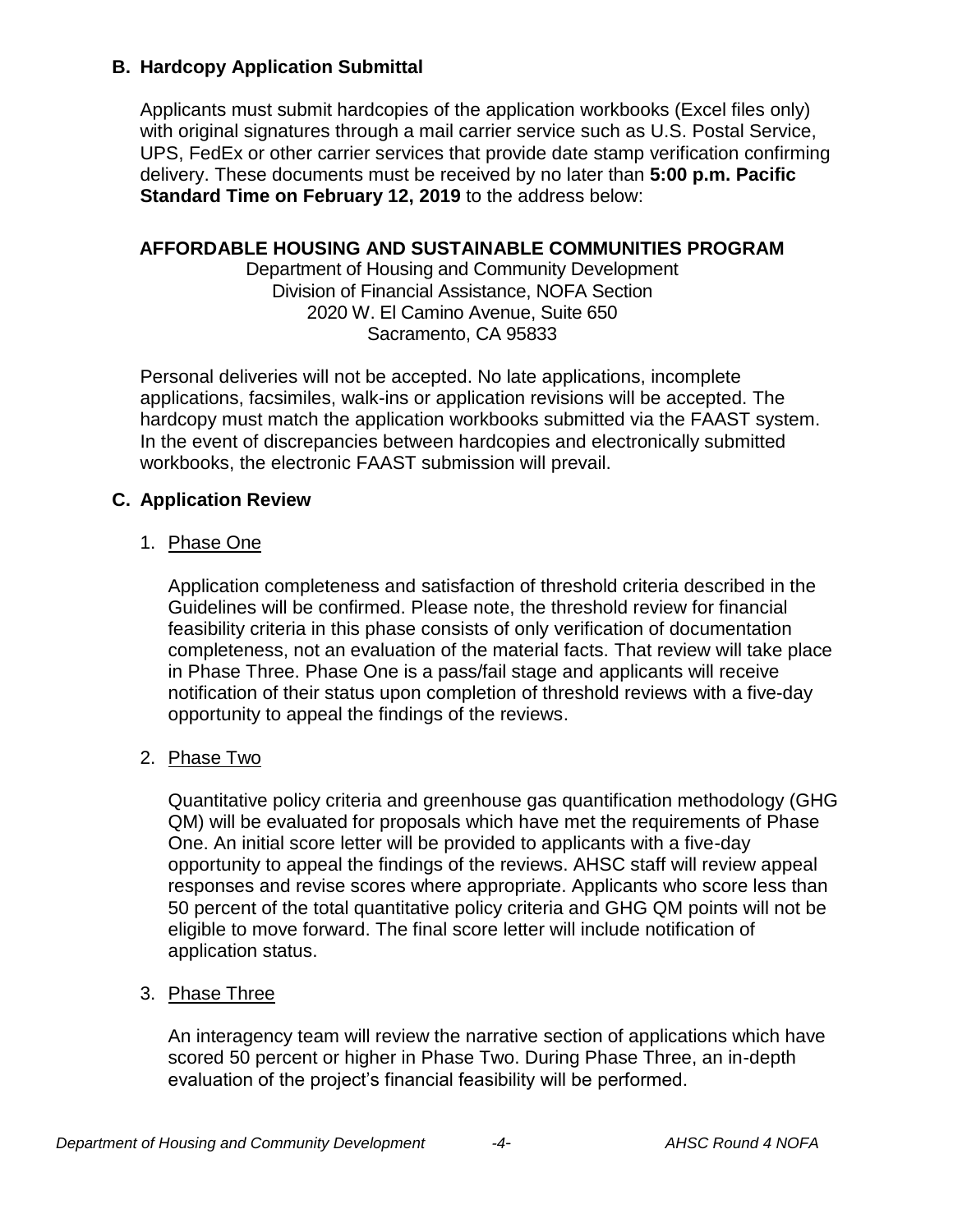## <span id="page-7-0"></span>**D. Appeals**

# 1. Basis of Appeals

- (a) Upon receipt of the Department's notice that an application has been determined to be incomplete, ineligible, fail threshold or have a reduction to the initial point score, applicants under this NOFA may appeal such decision(s) to the Department pursuant to this section.
- (b) No applicant shall have the right to appeal a decision of the Department relating to another applicant's eligibility, point score, award, denial of award, or any other matter related thereto.
- (c) The appeal process provided herein applies solely to decisions of the Department made in this program NOFA and does not apply to any decisions made with respect to any previously issued NOFAs or decisions to be made pursuant to future program NOFAs.

### 2. Appeal Process and Deadlines

(a) To lodge an appeal, applicants must submit to the Department by the deadline set forth in subsection (b) below, a written appeal which states all relevant facts, arguments, and evidence upon which the appeal is based. Furthermore, the applicant must provide a detailed reference to the area or areas of the application that provide clarification and substantiation for the basis of the appeal. No new or additional information will be considered if this information would result in a competitive advantage to an applicant. Once the written appeal is submitted to the Department, no further information or materials will be accepted or considered thereafter.

Appeals are to be submitted to the Department at [ahsc@hcd.ca.gov](mailto:ahsc@hcd.ca.gov) according to the deadline set forth in Department review letters.

- (b) Appeals must be received by the Department no later than (5) five business days from the date of the Department's threshold review or initial score letters representing the Department's decision made in response to the application.
- 3. Decision

Any request to amend the Department's decision shall be reviewed for compliance with the [Guidelines](http://sgc.ca.gov/programs/ahsc/resources) and this NOFA. All decisions rendered shall be final, binding, and conclusive and shall constitute the final action of the Department.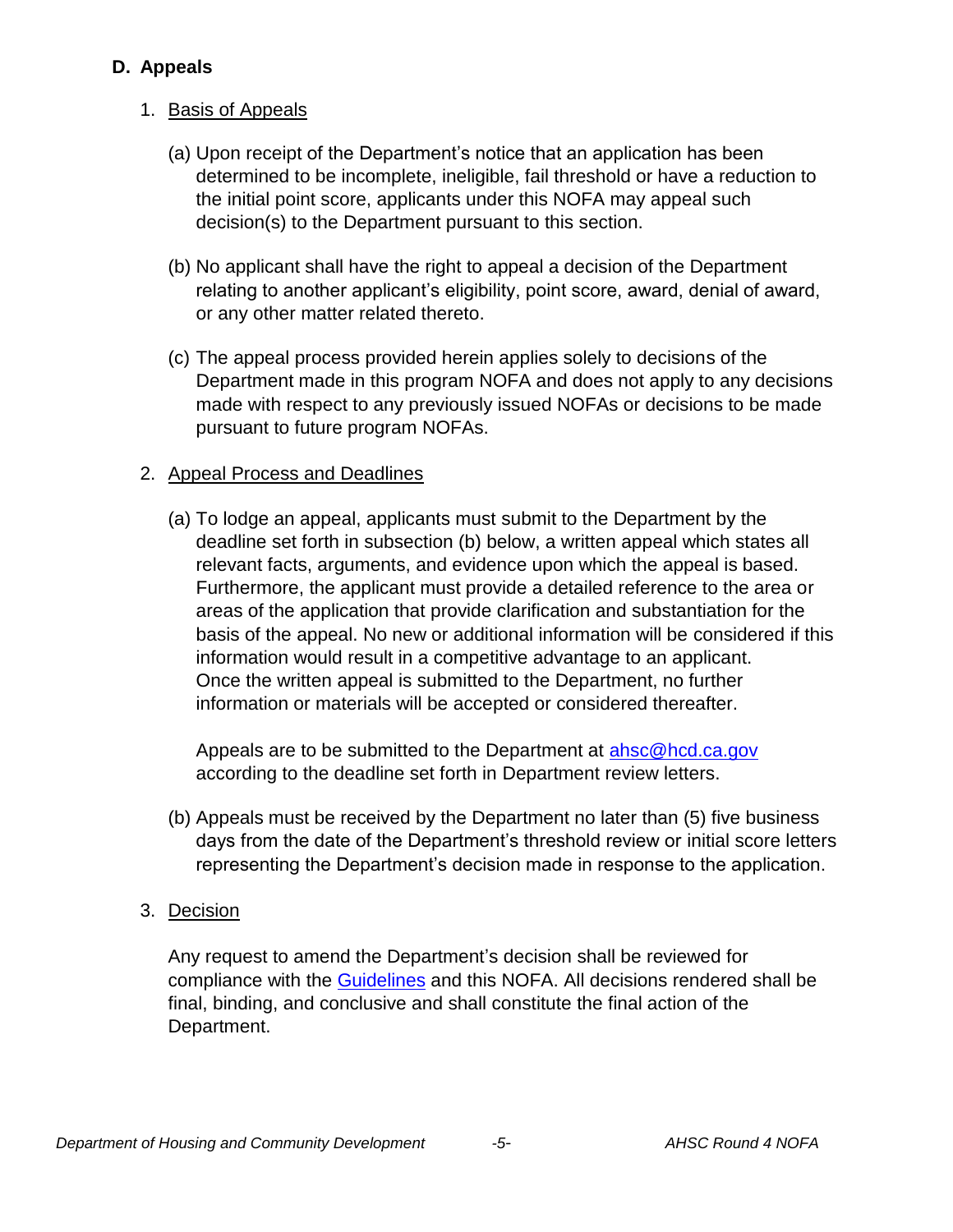## <span id="page-8-0"></span>**E. Disclosure of Application**

Information provided in the application will become a public record available for review by the public, pursuant to the California Public Records Act (Chapter 1473, Statutes of 1968). As such, any materials provided will be disclosable to any person making a request under this Act. The Department cautions applicants to use discretion in providing information not specifically requested, including but not limited to, bank account numbers, personal phone numbers and home addresses. By providing this information to the Department, the applicant is waiving any claim of confidentiality and consents to the disclosure of submitted material upon request.

## <span id="page-8-1"></span>**F. Application Workshops**

The Department, SGC and CARB will conduct application workshops and preapplication consultations for the Round 4 application submission. AHSC workshop details and related program information will be posted on the SGC [website.](http://sgc.ca.gov/meetings) Appointments are required for pre-application consultations. Appointment requests and workshop questions should be directed to [ahsc@sgc.ca.gov.](mailto:ahsc@sgc.ca.gov)

### <span id="page-8-3"></span><span id="page-8-2"></span>**IV. Award Announcements and Contracts**

### **A. Award Announcements**

Awards will be announced in Summer 2019. Award recommendations will be posted at [http://sgc.ca.gov/programs/ahsc/resources,](http://sgc.ca.gov/programs/ahsc/resources) ten days prior to the Strategic Growth Council public meeting.

### <span id="page-8-4"></span>**B. Contracts**

Successful Applicants (Awardee(s)) will enter into Standard Agreements with the Department. The Standard Agreement contains relevant terms and conditions for the funding of the award.

The Standard Agreement must be executed by the Awardee(s) within 90 days (contracting period) of the Awardees' receipt of the Standard Agreement(s). The Awardee(s) shall remain a party to the Standard Agreement for the entire term of the Standard Agreement; removal of the Awardee(s) shall be prohibited.

# <span id="page-8-6"></span><span id="page-8-5"></span>**V. Other State Requirements**

# **A. Article XXXIV**

All projects shall comply with Article XXXIV, Section 1 of the California Constitution as clarified by the Public Housing Election Implementation Law (Health and Safety Code § 37000 - 37002). Article XXXIV documentation for loans underwritten by HCD shall be subject to review and approval by HCD prior to the announcement of award recommendations.